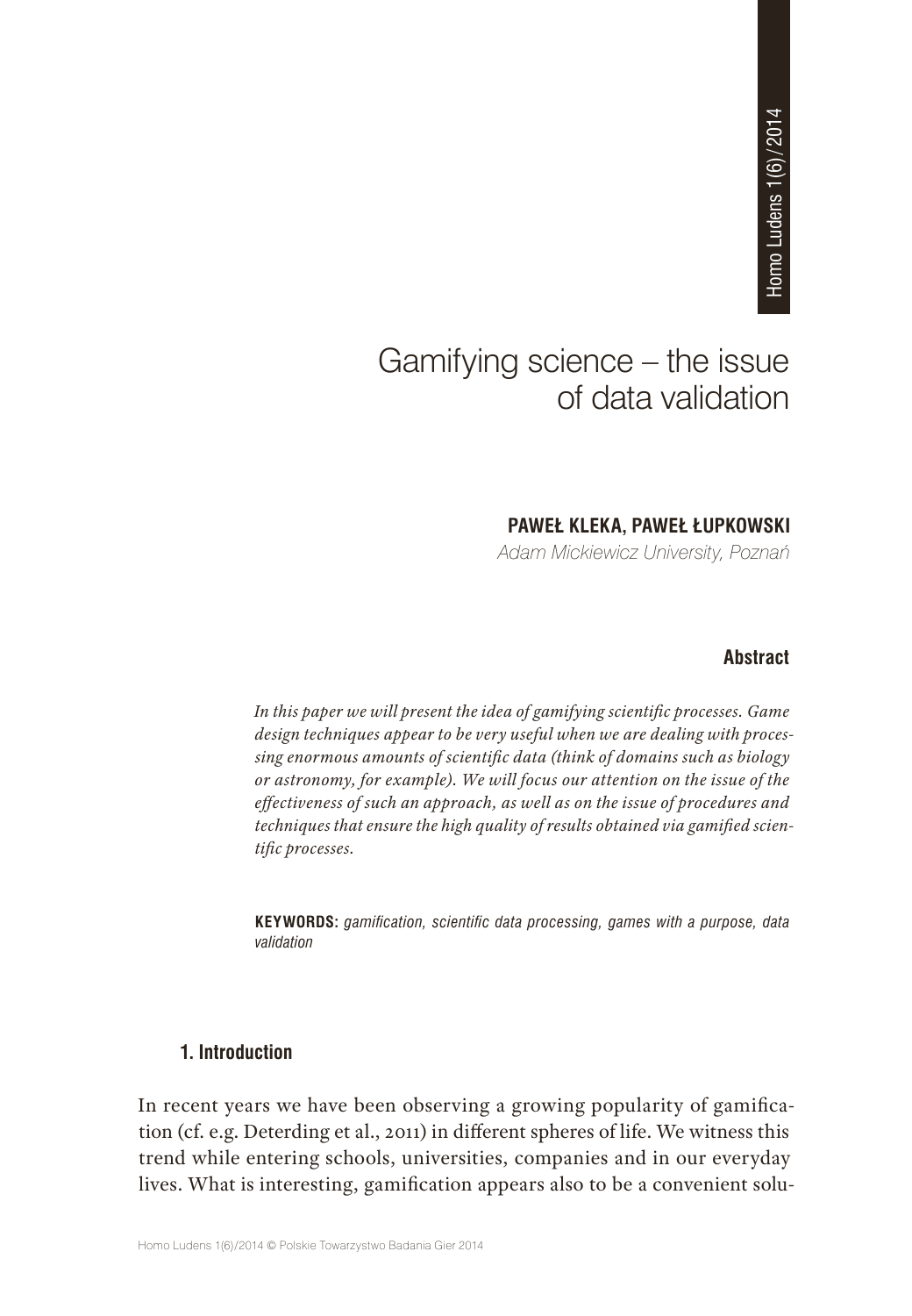tion for – broadly understood – problem solving. In this domain, examples of gamification might be gathered under one label, namely the Games With a Purpose (GWAP). The term was coined by Luis von Ahn (2006), and also the first successfully implemented GWAP was of his authorship.

One thing should be stated here – GWAPs are not serious games. Serious games are generally aimed at changing players' behaviour or attitudes (see Connolly et al., 2012), while GWAPs aim at fun and amusement. From the player's perspective it is enjoying the game that counts. The game, however, is designed in such a way that the player solves certain problems as a 'side effect' of playing. It seems important that it is not necessary for the player to be aware of the hidden function of a GWAP game (however it might improve his/her motivation). As Luis von Ahn puts it: "A GWAP … is a game in which the players perform a useful computation as a side effect of enjoyable play" (von Ahn, Dabbish, 2008). Games like these are used, e.g., for image labelling to improve search engines and accessibility of web pages (e.g., *ESP* game, *Squiggl* – see von Ahn, 2006) or gathering common sense data about everyday objects (e.g., *Verbosity* – see von Ahn, Dabbish, 2008).

# **2. Gamifying science**

Interestingly, GWAPs might be (and are) successfully used in the scientific domain (see Bowser, Hansen, Preece, 2013 for a brief overview) We may roughly divide GWAPs' applications in this domain into two categories:

- Ԁ GWAPs that help to gather new scientific data;
- Ԁ GWAPs that help to analyse already existing enormous amounts of scientific data (of various sorts).

Both categories have one common feature: they engage non-experts into a scientific process (what is often referred to as 'citizen science' – see Bowser, Hansen, Preece, 2013).

An interesting example of a (very successful) game of the first category is the *Foldit* game ([<http://fold.it/portal/>](http://fold.it/portal/)). It is designed to help to solve a certain problem in the field of biology. The problem is to establish possible structures of proteins. There are an enormous number of ways in which a single protein can fold. As we may read on the website of the game: "*Foldit* attempts to predict the structure of a protein by taking advantage of humans' puzzlesolving intuitions and having people play competitively to fold the best proteins" ([<http://fold.it/portal/info/science](http://fold.it/portal/info/science)>). In *Foldit* players not only predict possible protein structures but can also design brand new proteins. The game interface is presented in Figure 1.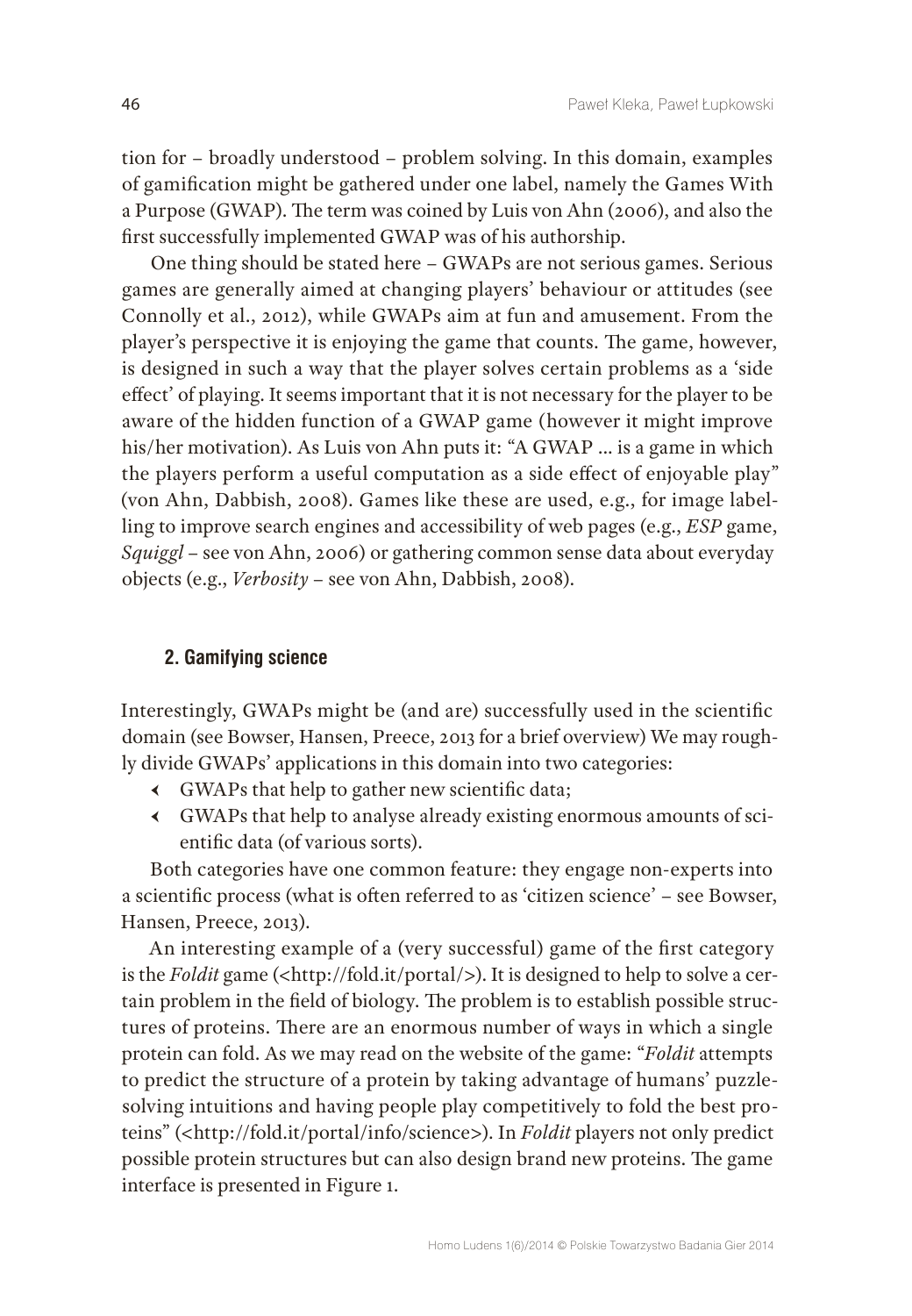

**Figure 1.** The *Foldit* game (source: [<http://fold.it/portal/>](http://fold.it/portal/))

Another example of such a game may be *QuestGen*. The game design was described by Paweł Łupkowski (2011) and its implementation is currently under testing. The idea of the game is to engage players in generating a large collection of questions for a certain piece of story written in natural language. The collection along with the stories will be then used as input in the research on question processing (see Wiśniewski, 2013).

In this paper we will be more interested in GWAPs of the second category. After Cooper et al. (2010) we may refer to them as 'scientific discovery games'. A game of this type is intended to help to process large amounts of scientific data of various sorts. The main tasks performed by human players in this case are intelligent data analysis and classification tasks. That is why this type of gamification in science is attractive. Clear examples of such games are *GalaxyZoo* (Masters et al., 2010) and *Wardorbe* (Venhuizen, Basile, Evong, Bos, 2013).

In *GalaxyZoo* [<http://www.galaxyzoo.org/>](http://www.galaxyzoo.org/) users classify pictures of galaxies obtained from *Sloan Digital Sky Survey* (SDSS). An additional motivation for players is that most of the pictures have not been seen by anybody before them (as the slogan of the game says: "Few have witnessed what you're about to see"). Each galaxy is classified as belonging to one of the categories that are clearly recognizable in the game interface (see Figure 2). Importantly, the game is very intuitive and only a short introduction is needed to start playing. The first edition of *Galaxy Zoo* was so successful that now we can play the second edition of this game (with more advanced classifications available).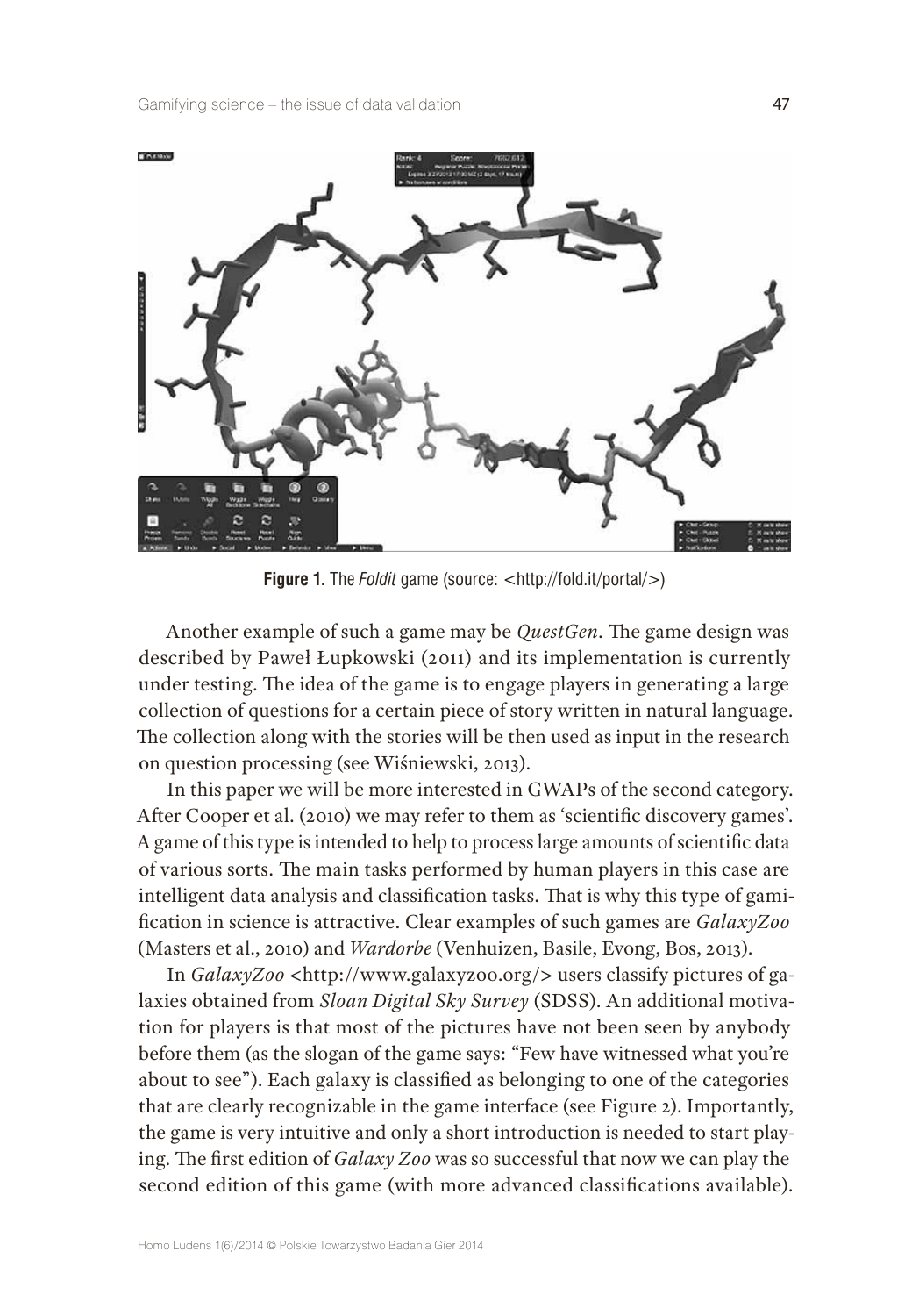*Galaxy Zoo* is now also a part of a broader project called *Zooniverse* <[https://](https://www.zooniverse.org/) [www.zooniverse.org/>](https://www.zooniverse.org/) which gathers in one place games of similar character (for example, we can classify pictures of the Moon surface in *MoonZoo*, classify objects on pictures of the sea floor in *SeaFloor Explorer*, or even annotate and tag diaries from the First World War in *Operation War Diary*).



**Figure 2.** *Galaxy Zoo* interface (source: [<http://www.galaxyzoo.org/](http://www.galaxyzoo.org/)>)

*Wordrobe* <[http://wordrobe.org>](http://wordrobe.org/) is a set of games developed to enable semantic annotation of the natural language data from the *Groningen Meaning Bank* (GMB) [<http://gmb.let.rug.nl/](http://gmb.let.rug.nl/)>. Each game aims at a different level of annotation. For instance in *Senses* the player's goal is to identify the correct sense of a word, whereas in *Others* the player has to identify to whom (or what) the word "others" refers in a piece of text. An exemplary task from *Others* game is presented in Figure 3. All tasks in the games are obtained from GMB and the annotated texts are used to improve the corpus.

It is worth considering the motivations for using a gamified approach to scientific data processing. When we are facing the problem of analysing enormous amounts of scientific data (like natural language corpora or pictures database as discussed above), we may think of outsourcing this problem. One of the most natural ways to do this is to employ some experts to do the task. However, this solution involves time and costs (usually high). If we want to speed up the process and lower the number of involved specialists we may use an outsourcing platform, at which we delegate small parts of the task to other people (non-experts). For this purpose one may use dedicated platforms like *Amazon Mechanical Turk* (<[https://www.mturk.com>](https://www.mturk.com/)) or *CrowdFlower* (<[http://crowdflower.com/>](http://crowdflower.com/)). The gamified approach allows for further savings in terms of costs because we do not have to pay our non-expert players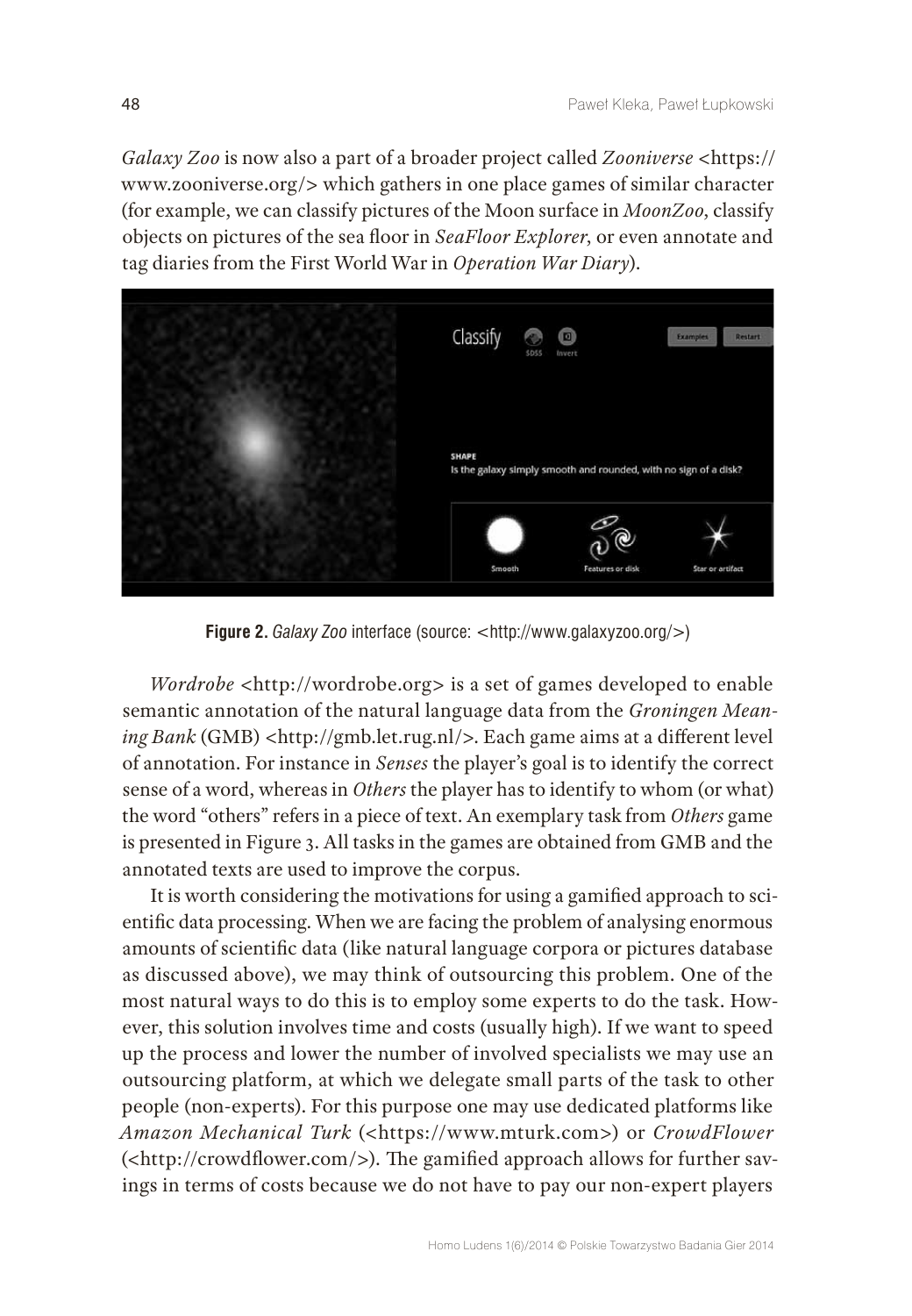

**Figure 3.** An exemplary task from the game *Others* (source: [<http://wordrobe.org>](http://wordrobe.org/))

in a GWAP setting. What is more, a problem presented in a game-like form might be more attractive to non-experts and may gather more of them.

One may also ask: why bother with outsourcing the problem to humans? Maybe it would be simpler to use some computer methods. With the increasing speed and computing power, computers replace humans in many tasks. Fewer and fewer tasks related to data analysis are performed by people, but still people are better than computers in lexical tasks involving the recognition of emotions, decoding synonyms, reasoning context, organizing events and assigning meanings (Venhuizen, Basile, Evong, Bos, 2013). People are also superior to automatic programs in graphics tasks, such as recognizing similarities, extracting figures from the background and decoding meanings (Darg et al., 2010).

# **3. Effectiveness and validity of the results obtained with GWAPs**

What the games presented in the previous section have in common is that there are both scientific data and non-experts (in a role traditionally ascribed to the group of experts). What is more, data processing is done in a game (or game-like) environment. The two following questions seem to be quite natural. Firstly, how effective is gamified analysis of scientific data? Secondly – and even more importantly – how valuable is the output data of such gamified processes?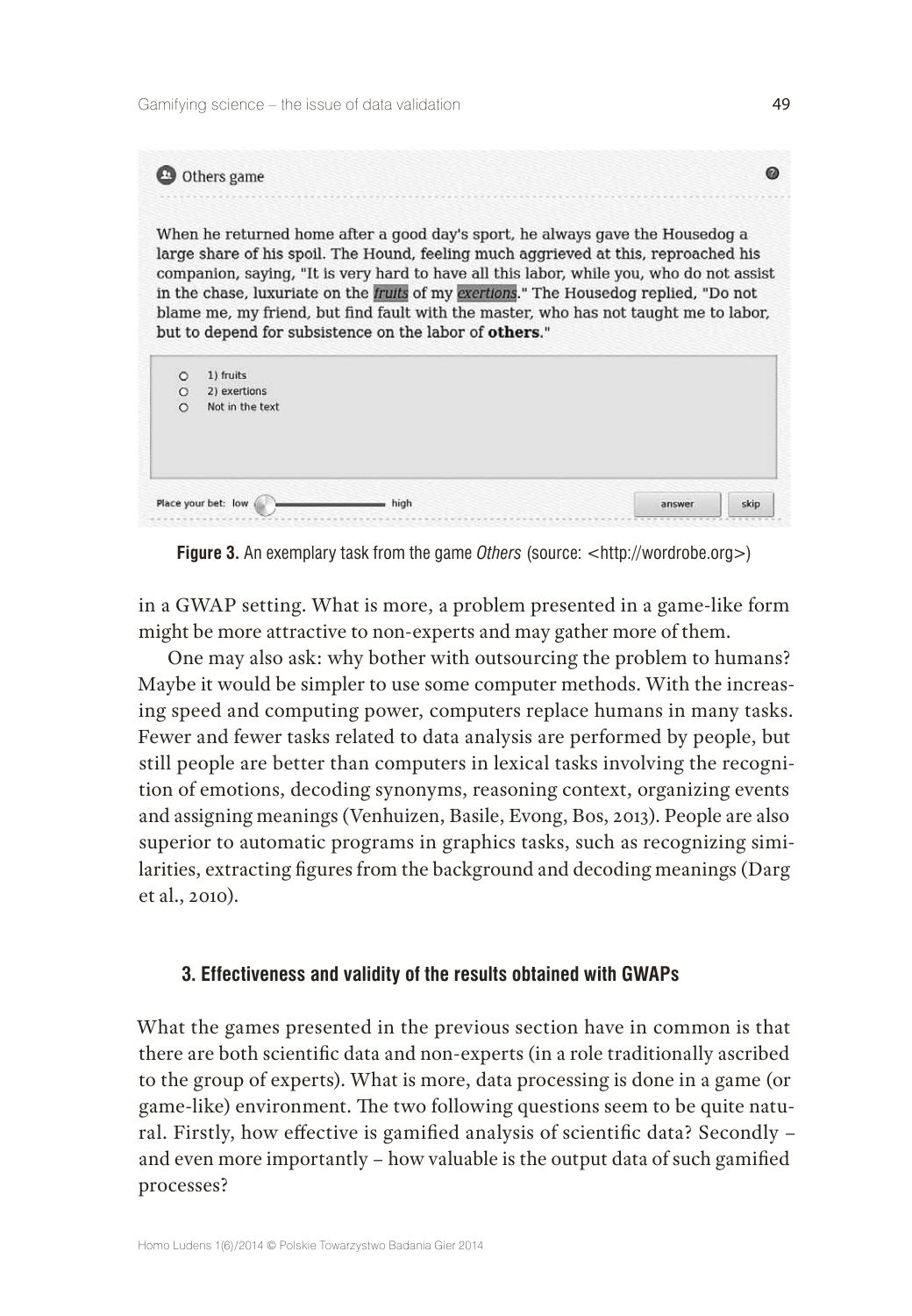Let us start with the effectiveness of GWAPs. Thanks to people's motivations associated with playing a game, the application of GWAPs can bring a stunning number of participants and their voluntary engagement. The first edition of *Galaxy Zoo* gathered more than 100 000 people who classified more than 300 000 galaxies, with an average of about 30 classifications per player (Lintott et al., 2008, p. 1188). The numbers for other GWAPs gathered within the *Zoouniverse* project are also impressive<sup>1</sup>: *Planet Four* (Mars images) gathered 115 703 participants with 4 335 094 classifications made; *Moon Zoo* has 3 773 752 classifications; and *SeaFloor Explorer* has 2 177 030 classified images of sea floor. In the case of *Wordrobe* – described in the previous section – the numbers are smaller but the project is young and tasks are more demanding. 962 players and 41 541 annotations were noted after a few months since the launch of the game (as reported in Venhuizen, Basile, Evong, Bos, 2013).

As might be noticed, the potential is enormous. There is only one question left – how to ensure that the data we obtain via gamified systems is valuable?

To ensure reliability of such amounts of data produced as a side effect of playing GWAP games, designers employ many techniques. First of all, all the games described demand each user to register before he/she can contribute. Players are also informed what the game is designed for (the intention is to decrease the number of players who want to "game the system" – see Bowser, Hansen, Preece, 2013). Many in-game mechanisms are also employed, like users testing. For example, in *Galaxy Zoo* the first task of the user is to classify pictures of already known galaxies (with established classifications). Another option is task repetition (the same task is repeatedly presented to different players and the consistency of solutions is checked). Results obtained via GWAPs are also compared and validated with results of automated techniques and those provided by experts. And thus *Foldid* output data are compared with data obtained by *Roseta's* rebuild and refine protocol and analysed by experts (Cooper et al., p. 757). Also, *Galaxy Zoo* output data are confronted with the data from automatic classifiers and expert knowledge (Lintott et al., 2008, p. 1183).

When it comes to scientific discovery games and the valuation of the data obtained, we may also make use of some simple statistical methods. Being aware of these methods is important for designing a GWAP in scientific domain. In the case of classification tasks that are exploited by the games described (like *Galaxy Zoo* or *Others*), examining only the inter-rater agreement within a non-experts group will not answer the question of validity.

**<sup>1</sup>** All the data from the web pages of the project have been retrieved on 21 July 2014.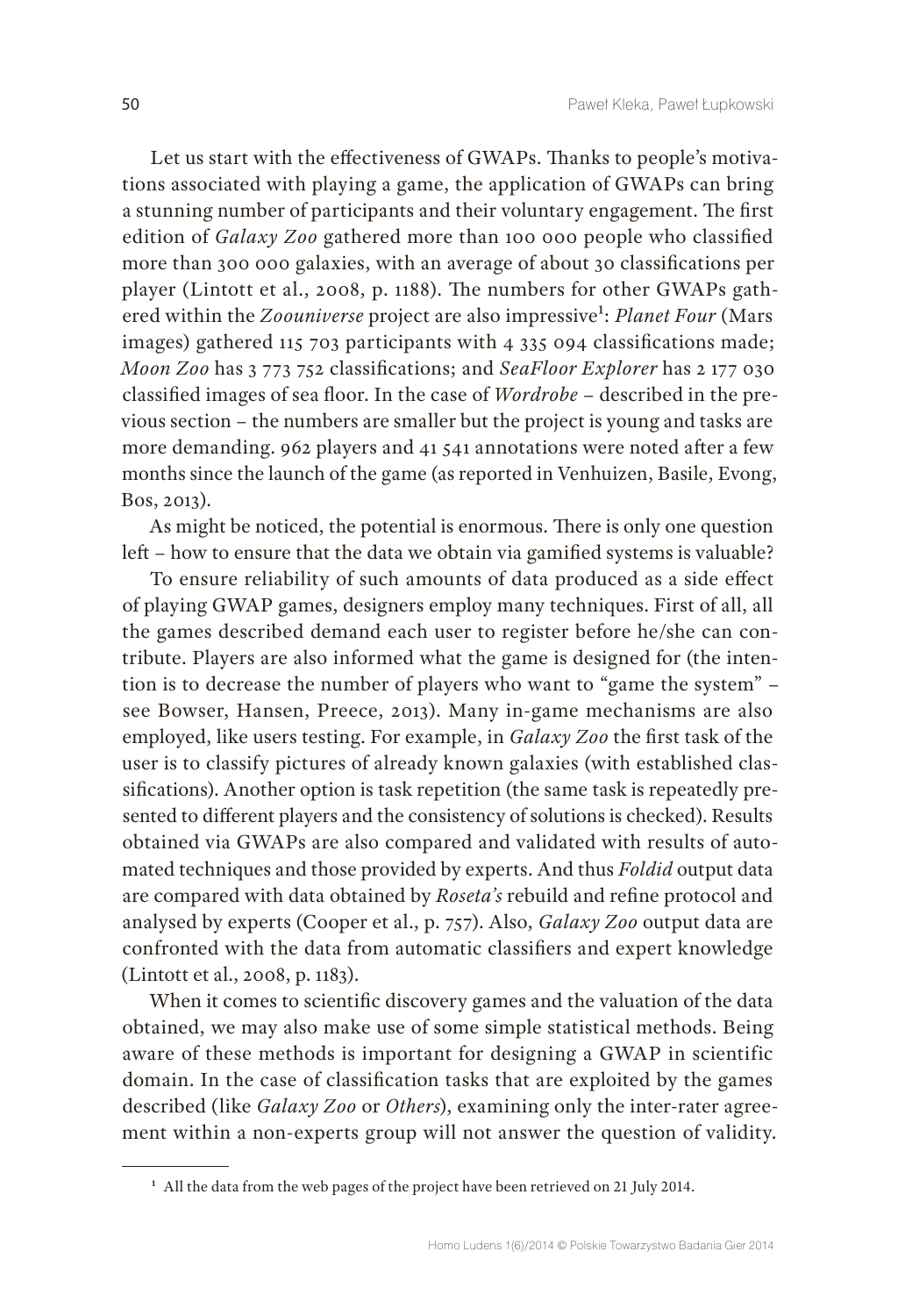The reason for this is the number of the subjects – the coefficients of the interrater agreement depend on the sample size, which in GWAPs can be very large.

The first step of solving such a problem is using quantitative notations. If players can make notations only on a dichotomous (yes/no) scale, we cannot use parametric statistics. Only implementation of ordinal (measuring in terms of "less/equal/more") or numerical scales (with units, e.g., per cents) enables us to apply parametric statistics in analysing the quality of the obtained results. For example, regression analysis with residual analysis could be used to discover the players with results that protrude from the average scores because of giving random answers or trying to "game the system" (instead of following the game's main objective). An example of such a quantitative notation in use might be the 'bet' element in the *Others* game (see Figure 4). After choosing your answer you bet on how sure of the answer you are.

The second step is to estimate the equivalence of answers given by experts and non-experts. Taking the inter-rater agreement coefficient as a starting point, we can determine how many non-experts have given answers with the same quality as one of the experts. One example of such an analysis is related to a project of human linguistic annotation (Snow, O'Connor, Jurafsky, Ng, 2008). For the textual material in which players had to recognize one of the six basic emotions, two non-experts performed better than, or just as well as, one expert at recognizing *sadness*, *anger* and *disgust.* For *joy* 7 non-experts were needed, whereas the number for *surprise* was 8, and for *fear* more than 10 nonexperts were required to provide results equal to one expert. This example shows that it is possible to estimate how many non-experts are needed to provide solutions as good as those provided by experts for a certain task.

In the GWAP context we could hardly force experts to evaluate all the data. In order to avoid that we can use methods based on the so-called gold standard test. In this test a group of experts classify parts of the data, and the results are used to assess the quality of data obtained from non-experts. Usage of this method has been reported for many GWAP systems (e.g., Lintott et al., 2008, p. 1183; Venhuizen, Basile, Evong, Bos, section 4). The kind of estimate described in the previous paragraph is useful for establishing the gold standard test in classification tasks.

In the third step we can use a simple procedure of weighing non-experts' responses in the relation to the gold standard to analyse the answers provided by the players. In order to do this we may apply the following formula:

$$
w = \log\left(\frac{V}{1 - V}\right)
$$

where:  $w$  – weight,  $V$  – validity: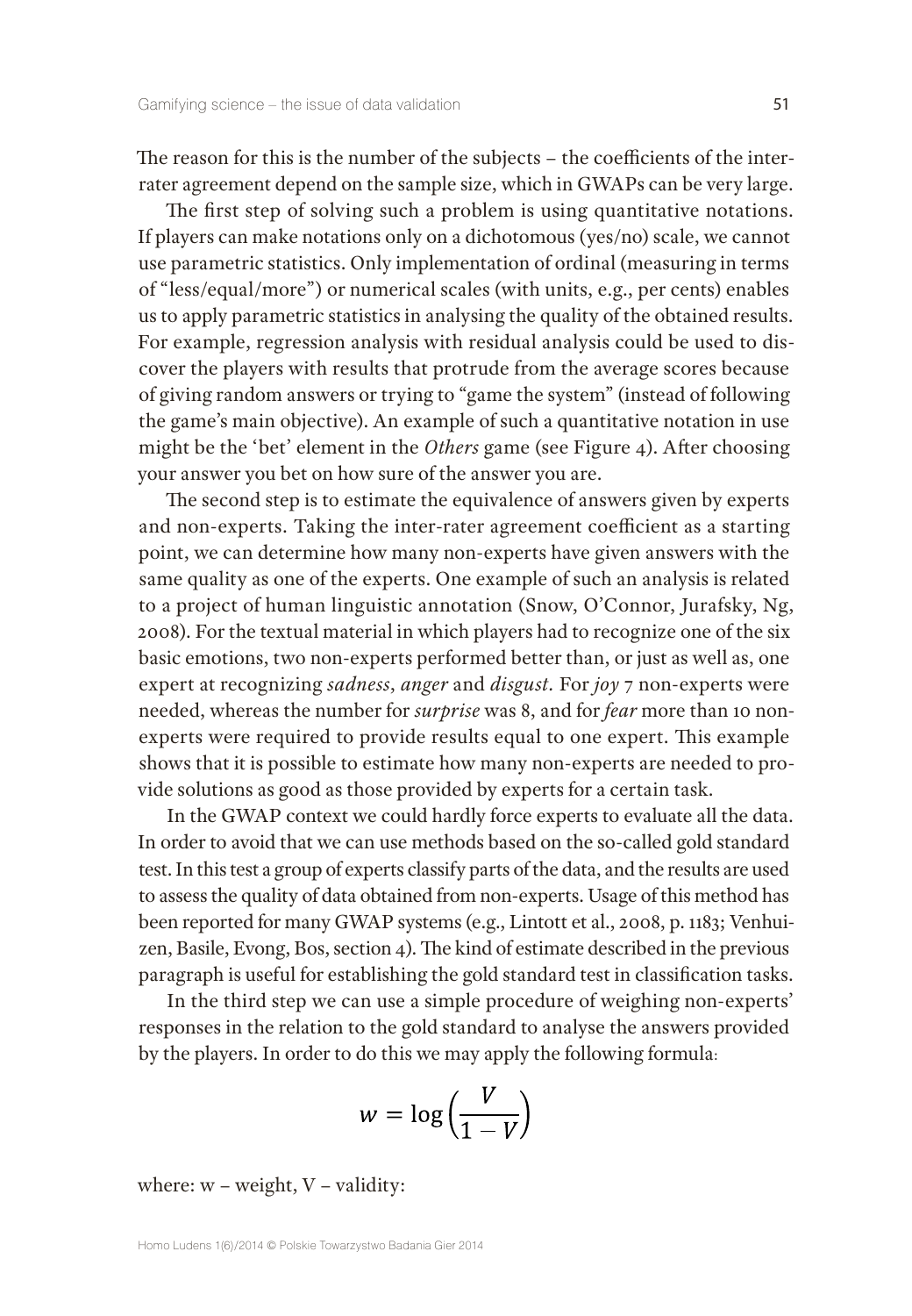$$
w = \log\left(\frac{ci}{ci + er}\right)
$$

where: ci – correct, er – incorrect classification.

If the degree of agreement between non-experts and experts is close to 50%, it will be treated as guessing and thus it will present no value  $[log(0.5) = 0]$ . If the agreement is less than 50%, we can assign a negative weight, and if the accuracy is higher than the random 50%, a positive weight can be assigned. In this way we are able to distinguish good, worse and very bad solutions provided by non-experts.

In the fourth step we may consider using a more sophisticated matrix to classify the players' answers. Such a full response matrix contains the incorrect rejection (marking good results as bad) and correct rejection (marking bad results as bad), as seen in Table 1.

|           | Not pass       | Pass           |
|-----------|----------------|----------------|
| Correct   | False positive | True positive  |
| Incorrect | True negative  | False negative |

#### **Table 1**. The matrix of all possible answers

### **Source:** Tanner Jr., Swets, 1954

Let us define 'sensitivity' (recall ratio) as the ratio "True positive / (True positive + False negative)" and 'precision' as the ratio "True negative / (True negative + False positive)". With these terms we may use Receiver Operating Curves to visualize the quality of the classification in the data set. The theoretical plot is shown in Figure 4.

The closer the result is to the upper left corner, the better prediction it implies. The worst of the three results belongs to the player  $X_2$  and lies on the random guess line (the diagonal line). Her/his accuracy is 50%. The player  $X_1$ has better accuracy than the player  $X_3$ , which additionally assigns categories in the opposite way. But still  $X_3$  gives better predictions than  $X_2$ .

# **4. Summary**

In modern science there are frequent problems with processing enormous amounts of data. As we intended to show in this paper, a gamified approach (via GWAPs) to such a problem brings a very effective solution. What is more,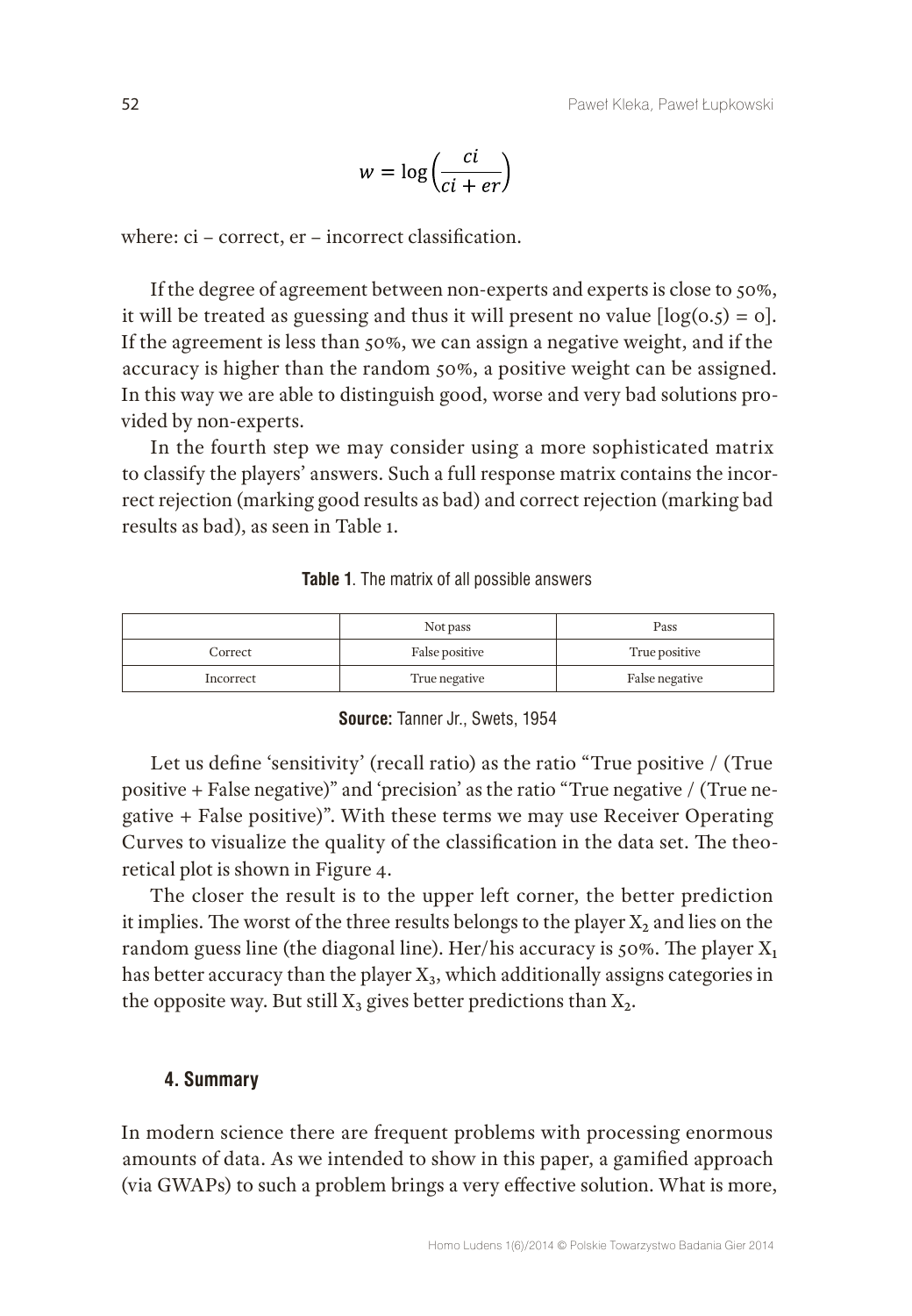

**Figure 4.** The Receiver Operating Curves space plot

games with a purpose allow for obtaining valuable data, while employing nonexpert players to perform a part of scientific process in a game-like environment. Such a validity might be achieved by the use of design techniques and universal statistical techniques as it was discussed in our paper.

# **RFFERENCES**

- Ahn von, L. (2006). Games with a Purpose. *Computer, 39*(6), 92–94.
- Ahn von, L., Dabbish, L. (2008). Designing games with a purpose. *Communications of the ACM,51*(8), 58–67.
- Bowser, A., Hansen, D., Preece, J. (2013). Gamifying Citizen Science: Lessons and Future Directions, In: *Proceedings of the International Conference on Human Factors in Computing Systems*. CHI 2013, Paris, France.
- Connolly, T. M., Boyle, E. A., MacArthur, E., Hainey, T., Boyle, J. M. (September 2012). A systematic literature review of empirical evidence on computer games and serious games. *Computers & Education, 59*(2), 661–686.
- Cooper, S., Khatib, F., Treuille, A., Barbero, J., Lee, J., Beenen, M., Leaver-Fay, A., Baker, D., Popović, Z., Foldit Players (2010). Predicting protein structures with a multiplayer online game. *Nature*, *466*(7307), 756–760.
- Darg, D. W., Kaviraj, S., Lintott, C. J., Schawinski, K., Sarzi, M., Bamford, S., Vondenberg, J. (2010). Galaxy Zoo: the fraction of merging galaxies in the SDSS and their morphologies. *Monthly Notices of the Royal Astronomical Society, 401*, 1043–1056.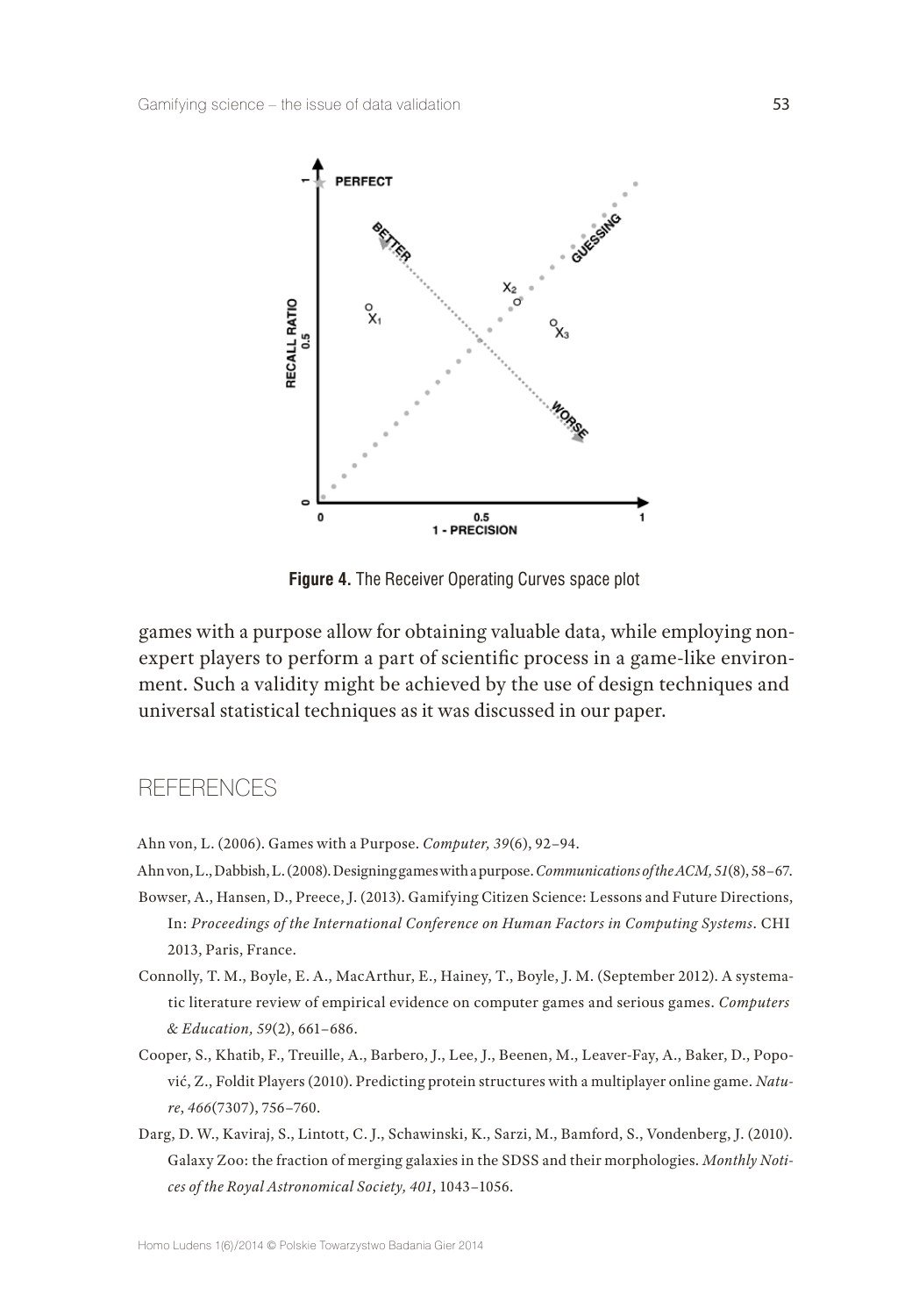- Deterding, S., Sicart, M., Nacke, L., O'Hara, K., Dixon, D. (2011). Gamification: Using Game Design Elements in Non-Gaming Contexts. In: *Proceedings of the International Conference on Human Factors in Computing Systems*. CHI 2011, Vancouver, BC, Canada.
- Lintott, Ch. J., Schawinski, K., Slosar, A., Land, K., Bamford, S., Thomas, D., Raddick, M. J., Nichol, R. C., Szalay, A., Andreescu, D., Murray, Ph., von den Berg, J. (2008). Galaxy Zoo: Morphologies derived from visual inspection of galaxies from the Sloan Digital Sky Survey. *Monthly Notices of the Royal Astronomical Society, 389*, 1179–1189.
- Łupkowski, P. (2011). Human computation how people solve difficult AI problems (having fun doing it). *Homo Ludens, 1*(3), 81–94.
- Masters, K. L., Nichol, R. C., Hoyle, B., Lintott, Ch., Bamford, S., Edmondson, E. M., Fortson, L., Keel, W. C., Schawinski, K., Smith, A., Thomas, D. (2010). Galaxy Zoo: Bars in Disk Galaxies. *Monthly Notices of the Royal Astronomical Society.* Online: <<http://arxiv.org/abs/1003.0449>>. Access date: 21 July 2014.
- Snow, R., O'Connor, B., Jurafsky, D., Ng, A. Y. (2008). Cheap and fast but is it good?: evaluating non-expert annotations for natural language tasks. In: *Proceedings of the conference on empirical methods in natural language processing* (p. 254–263).
- Tanner Jr., W. P., Swets, J. A. (1954). A decision-making theory of visual detection*. Psychological Review, 61*, 401–409.
- Venhuizen, N. J., Basile, V., Evong, K., Bos, J. (2013). Gamification for word sense labeling. In: *Proceeding of the 10th International Conference on Computational Semantics* (IWCS-2013; p. 397–403).

**dr Paweł Kleka**, Institute of Psychology, Adam Mickiewicz University, Poznań (Instytut Psychologii, Uniwersytet im. Adama Mickiewicza), [Pawel.Kleka@amu.edu.pl](mailto:Pawel.Kleka@amu.edu.pl)

**dr Paweł Łupkowski**, Department of Logic and Cognitive Science, Institute of Psychology, Adam Mickiewicz University, Poznań (Zakład Logiki i Kognitywistyki, Instytut Psychologii, Uniwersytet im. Adama Mickiewicza), [Pawel.Lupkowski@amu.edu.pl](mailto:Pawel.Lupkowski@amu.edu.pl)

# **Grywalizacja badań naukowych – jak zapewnić wysoką jakość otrzymywanych wyników?**

#### **Abstrakt**

*W artykule przedstawimy zagadnienie grywalizacji badań naukowych. Metody zaczerpnięte z dziedziny projektowania gier okazują się przydat-*